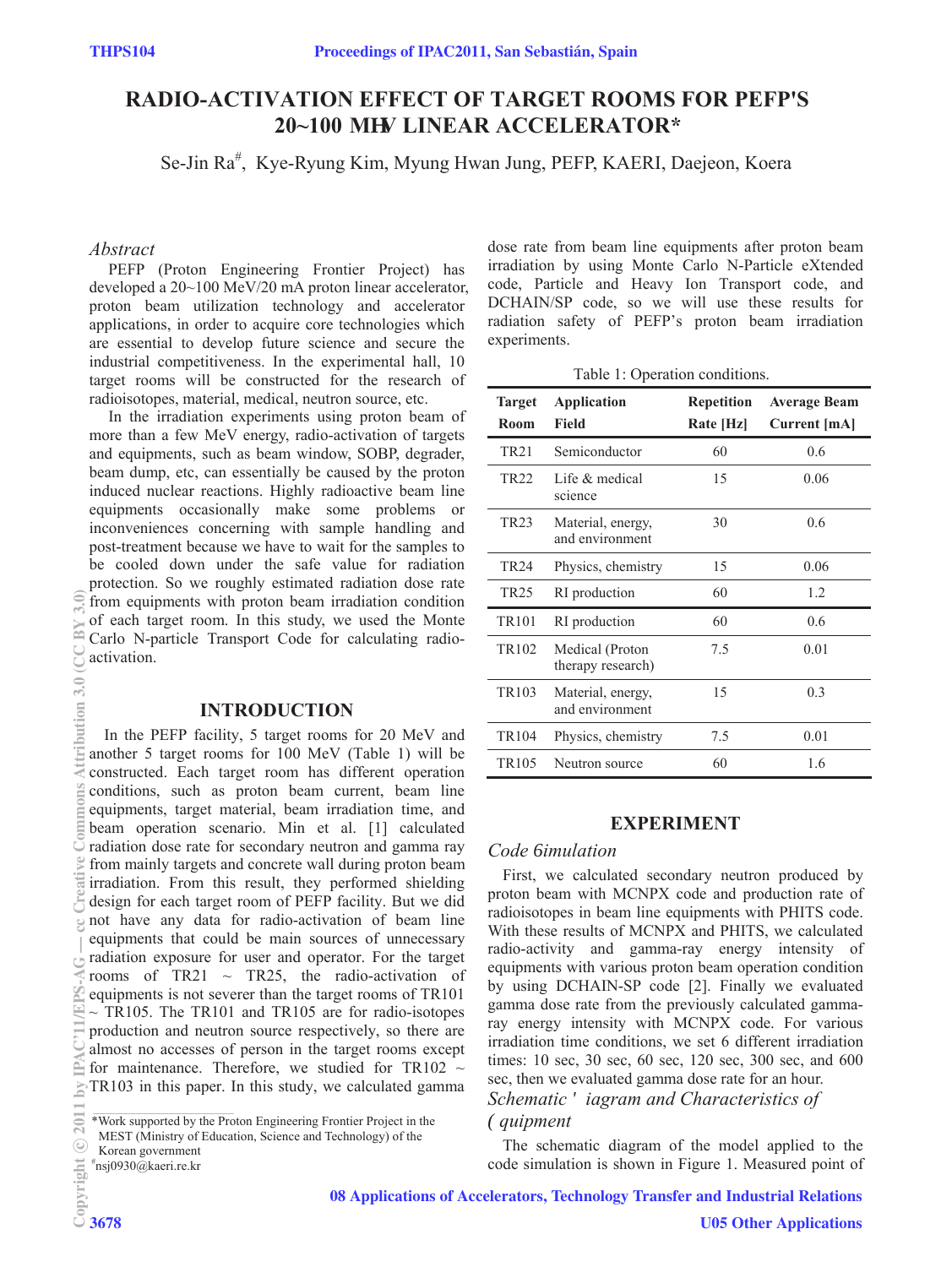gamma dose rate in the Figure 1 is about 33 cm distance from the center of beam dump and expected as common workspace of users when users set and exchange samples. The characteristics of equipments, such as material, density, and thickness of beam line equipments, are described in Table 2.



Figure 1: The schematic diagram for code simulation.

| Equipment             | <b>Material</b>              | <b>Density</b><br>$[g/cm^3]$ | <b>Thickness</b><br>$\lceil$ mm $\rceil$ | ΔE<br>[MeV] |
|-----------------------|------------------------------|------------------------------|------------------------------------------|-------------|
| <b>Beam</b><br>Window | AlBeMet                      | 2.071                        | 5                                        | 6.4         |
| Degrader              | Aluminium                    | 2.700                        | 26                                       | 55.2        |
| <b>SOBP</b>           | <b>PMMA</b><br>$(C_5H_8O_2)$ | 1.200                        | 50                                       | 10.2        |
| Beam dump             | Carbon                       | 2.267                        | 40                                       | 27.0        |

|  |  |  |  | Table 2: Characteristics of equipment. |
|--|--|--|--|----------------------------------------|
|--|--|--|--|----------------------------------------|

#### **RESULTS**





Figure 2: Gamma dose rate of beam window at TR102.

 The gamma dose rate of beam window (figure 2) at measured point is relatively lower than the other equipments, because of energy deposit of beam window (6 MeV) and distance between beam window and measured point (about 90 cm). Table 3 shows the radioactivity of produced radio-isotopes. The radio-activity of beam window for TR103 is about 30 times higher than that of TR102 because of the difference of the average beam current. The gamma dose rate of TR103 is also about 30 times higher than TR102.

Table 3: Radio-activity of produced major radio-isotopes in beam window (after 10 sec proton beam irradiation).

| Radio<br>isotope |                   | <b>Activity</b><br>[Bq] | Rate<br>[%] | Half-Life<br>[sec] |
|------------------|-------------------|-------------------------|-------------|--------------------|
| ${}^{6}$ He      | TR <sub>102</sub> | $1.28E + 09$            | 10.56       | 0.808              |
|                  | TR <sub>103</sub> | $3.85E+10$              | 10.56       |                    |
| ${}^{8}Li$       | TR <sub>102</sub> | $3.06E + 09$            | 25.17       | 0.838              |
|                  | TR <sub>103</sub> | $9.18E + 10$            | 25.17       |                    |
| ${}^{8}Be$       | TR <sub>102</sub> | $3.44E + 09$            | 28.26       | $6.7E-17$          |
|                  | TR <sub>103</sub> | $1.03E + 11$            | 28.26       |                    |
| $^{27}$ Si       | TR <sub>102</sub> | $1.91E + 09$            | 15.72       | 4.17               |
|                  | TR <sub>103</sub> | $5.74E+10$              | 15.72       |                    |

#### *Degrader*

Figure 3 shows the gamma dose rate of degrader at TR102. The gamma dose rate dropped rapidly in the first few minute due to the production of radio-isotopes having a few second half lives (Table 4).



Figure 3: Gamma dose rate of degrader at TR102.

|  | Table 4: Radio-activity of produced major radio-isotopes |  |
|--|----------------------------------------------------------|--|
|  | in degrader (after 10 sec proton beam irradiation).      |  |

| Radio<br>isotope | <b>Activity</b><br>[Bq] | Rate $[\%]$ | <b>Half-Life</b><br>[sec] |
|------------------|-------------------------|-------------|---------------------------|
| $^{23}$ Mg       | $9.47E + 09$            | 2.98        | 11.3                      |
| $^{25}$ Al       | $5.84E+10$              | 18.37       | 7.18                      |
| $^{26m}$ Al      | $2.00E+10$              | 6.29        | 6.35                      |
| $^{26}$ Si       | $3.24E+10$              | 10.21       | 2.23                      |
| $^{27}$ Si       | $1.63E+11$              | 51.25       | 4.17                      |

#### *SOBP*

The gamma dose rate of SOBP also dropped rapidly in the first few minute because of radio-isotopes having a short half-life, such as  $^{12}B$ ,  $^{12}N$ ,  $^{16}N$ , and  $^{11}B$  (Table 5). After 10 minutes, most of radio-isotopes having a short

# 08 Applications of Accelerators, Technology Transfer and Industrial Relations